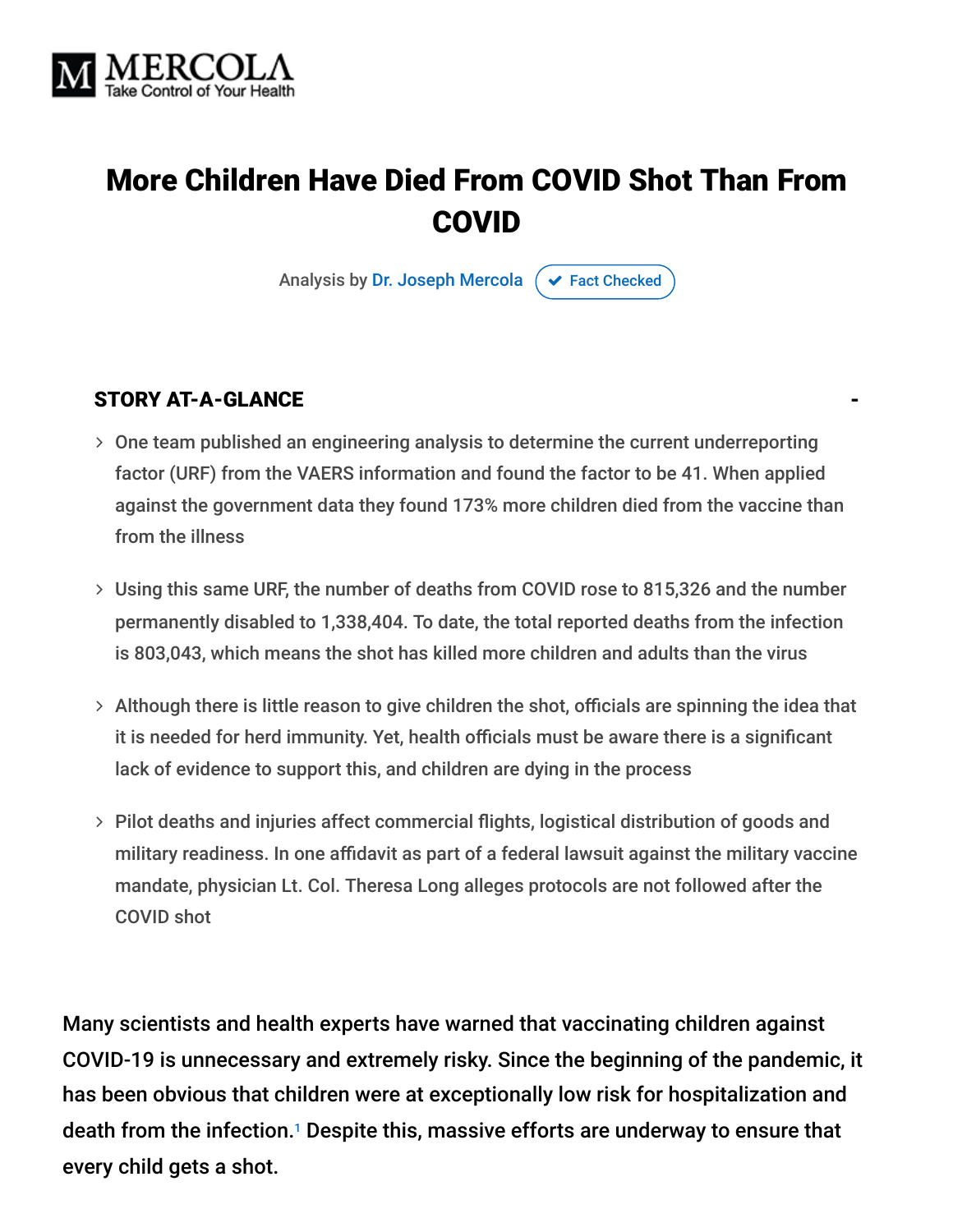If the current data from the Vaccine Adverse Events Reporting System (VAERS)<sup>2</sup> are any indication of what the future holds, we are facing the greatest public health calamity in modern history. I believe it is not a new COVID-19 variant causing this, but the current vaccination campaign. Unfortunately, I have no doubt that the deaths caused by the vaccines will end up far exceeding the number of deaths from the illness.

Despite the clear and present dangers of this genetic therapy, vaccine makers, encouraged and endorsed by government health agencies, are steamrolling ahead with trials and recommendations for the shot in children. In May 2021 $^{\circ}$  parents found out that their children can get vaccinated without their consent if they fall under something called the "mature minor" doctrine.

This allows providers to treat minors, without parental consent, under certain circumstances. The age group under question was between ages 14 and 18 when there is a "rebuttable presumption of capacity, and the physician may treat without parental consent unless the physician believes that the minor is not sufficiently mature to make his or her own health care decisions."

In July, two lawsuits were filed in federal court that challenged the Washington D.C. city law which allowed minors to be vaccinated without parental consent.<sup>4</sup> In September 2021, The Guardian reported that children aged 12 to 15 in the U.K. may be administered a COVID-19 shot by teams in the school system without parental consent. 5

If parents do not consent but the child wants the vaccine, the team can determine if a 12-year-old is able to make an informed decision. Most recently, one California mother spoke to the news media and expressed outrage after the school system allegedly offered her son a pizza in exchange for his taking the genetic therapy shot. 6

With each passing month, it becomes more obvious that the battleground in the fight for liberty and freedom has been taken to our young children. A recent review of data<sup>7</sup> from the CDC and the Vaccine Adverse Event Reporting System (VAERS) shows that more children have died from the vaccine than have died from the illness.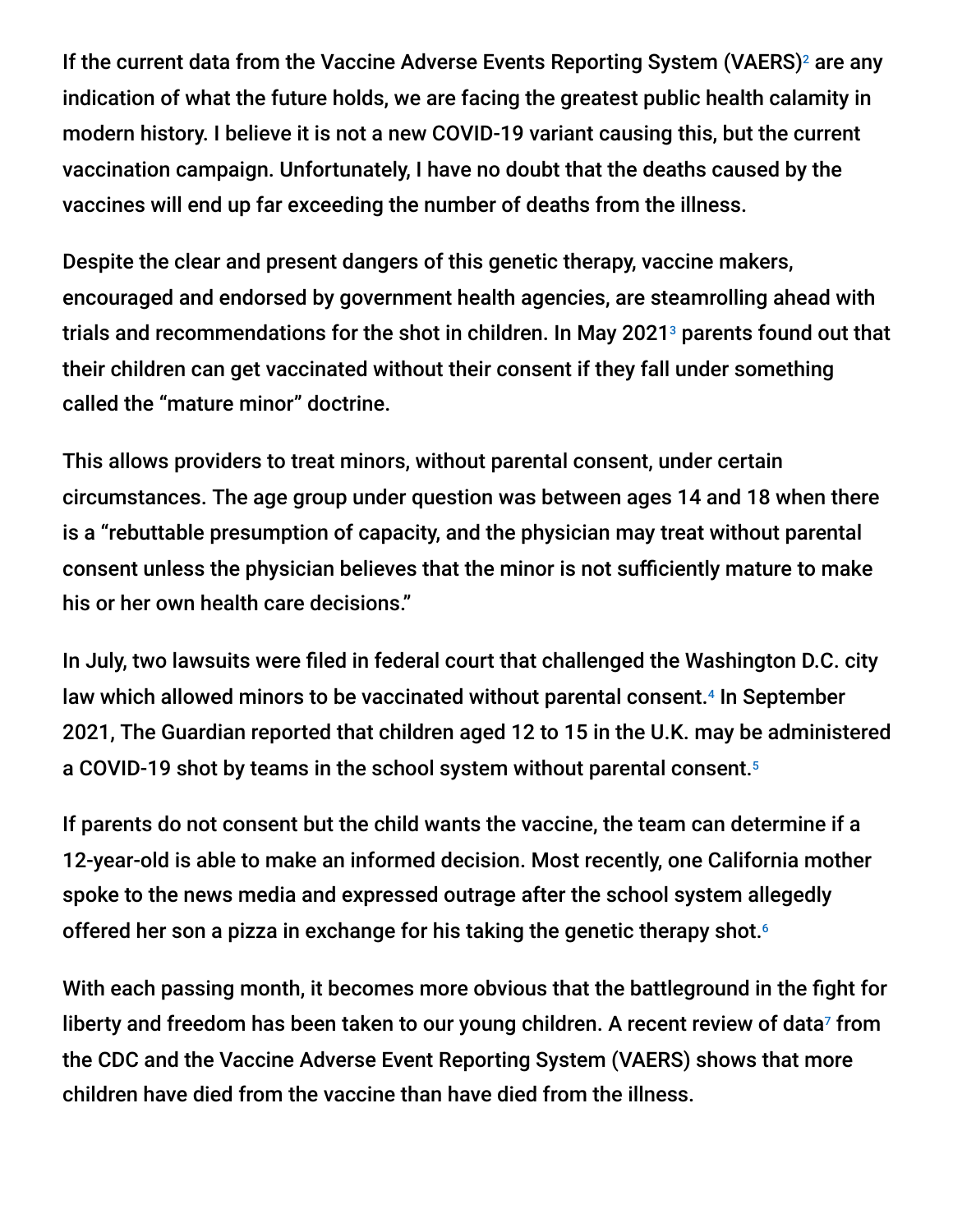## VAERS Underreporting Factor Affects Data

To compare the number of deaths from COVID illness against those who have died from the genetic therapy injection, we must address the known underreporting factor in VAERS. To date, the VAERS database is the only reporting system used by the CDC and FDA that is accessible to the public. According to VAERS, it: $\frac{8}{3}$ 

*"… is a passive reporting system, meaning it relies on individuals to send in reports of their experiences. Anyone can submit a report to VAERS, including parents and patients."*

Additionally, it is the only area where the public, including doctors and other medical professionals, can voluntarily report vaccine adverse events, including death. According to VAERS,<sup>9</sup> health care professionals are mandated by law to report serious injury adverse events that occur within a specified time period after the shot, and those events that are listed by the manufacturer as a contraindication to further doses.

However, the system only "encourages" providers to report events after vaccination whether the shot caused the event or not. In other words, the system depends on the health care professionals' knowledge that the VAERS system exists and their willingness to spend time filling out the document which asks for: 10

| Medical information and history on the                                              | The facility where the injection was                    |  |
|-------------------------------------------------------------------------------------|---------------------------------------------------------|--|
| patient                                                                             | given                                                   |  |
| The contact information on the person                                               | The vaccine type, manufacturer and lot                  |  |
| completing the form                                                                 | number                                                  |  |
| The best doctor or healthcare<br>professional to contact about the<br>adverse event | What area of the body where the vaccine<br>was injected |  |
| A description of the adverse events and                                             | The results or outcome of the adverse                   |  |
| treatment                                                                           | events                                                  |  |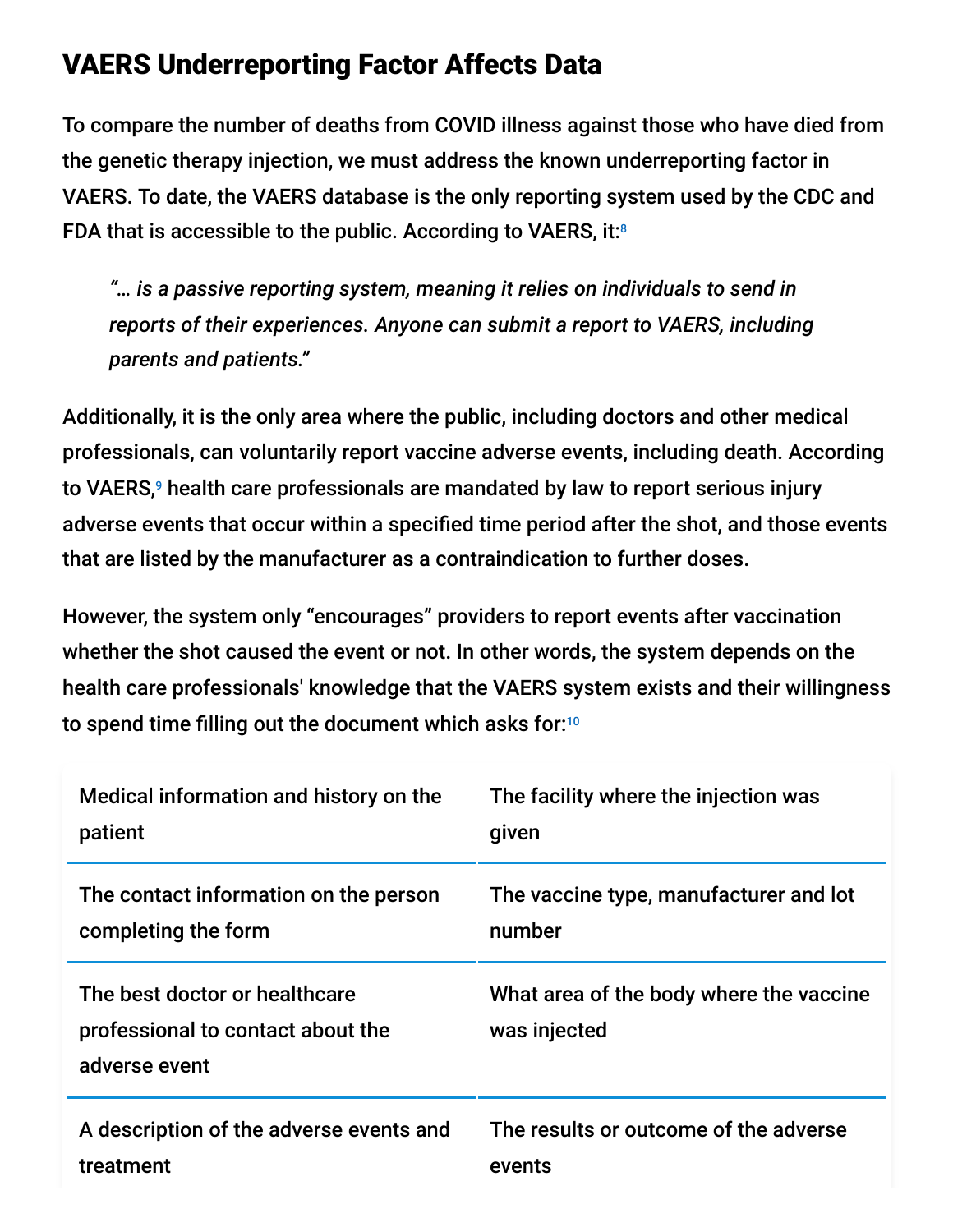| Medical tests and laboratory results that<br>were done                                   | Any vaccines that were given in the<br>month before the genetic therapy<br>injection was given.                                         |  |
|------------------------------------------------------------------------------------------|-----------------------------------------------------------------------------------------------------------------------------------------|--|
| The manufacturer, lot number and site<br>where those additional injections were<br>given | Any adverse events to any previous<br>vaccines the patient may have had                                                                 |  |
| The patient's race and ethnicity                                                         | The date and time the adverse event<br>started                                                                                          |  |
| The patient's age at the time of<br>vaccination                                          | Allergies to medications, foods or other<br>products                                                                                    |  |
| Whether the patient was pregnant at the<br>time of vaccination                           | Any illnesses in the month leading up to<br>the vaccination                                                                             |  |
| Any chronic or long-standing health<br>conditions                                        | Any prescriptions, over-the-counter<br>medications, dietary supplements or<br>herbal remedies being taken at the time<br>of vaccination |  |

While much of this information is necessary for data tracking, you can see how the timeconsuming nature of filling out this form can easily become overwhelming when doctors have multiple patients with adverse events from the COVID-19 shots.<sup>11</sup> Lack of knowledge of the system, and a growing physician shortage $^{12}$  with subsequent lack of time have also likely contributed to the underreporting factor (URF).

In an early grant report submitted by the U.S. Department of Health and Human Services, which is part of the VAERS system, the writers admitted that: $^{13}$ 

*"Although 25% of ambulatory patients experience an adverse drug event, less than 0.3% of all adverse drug events and 1-13% of serious events are reported*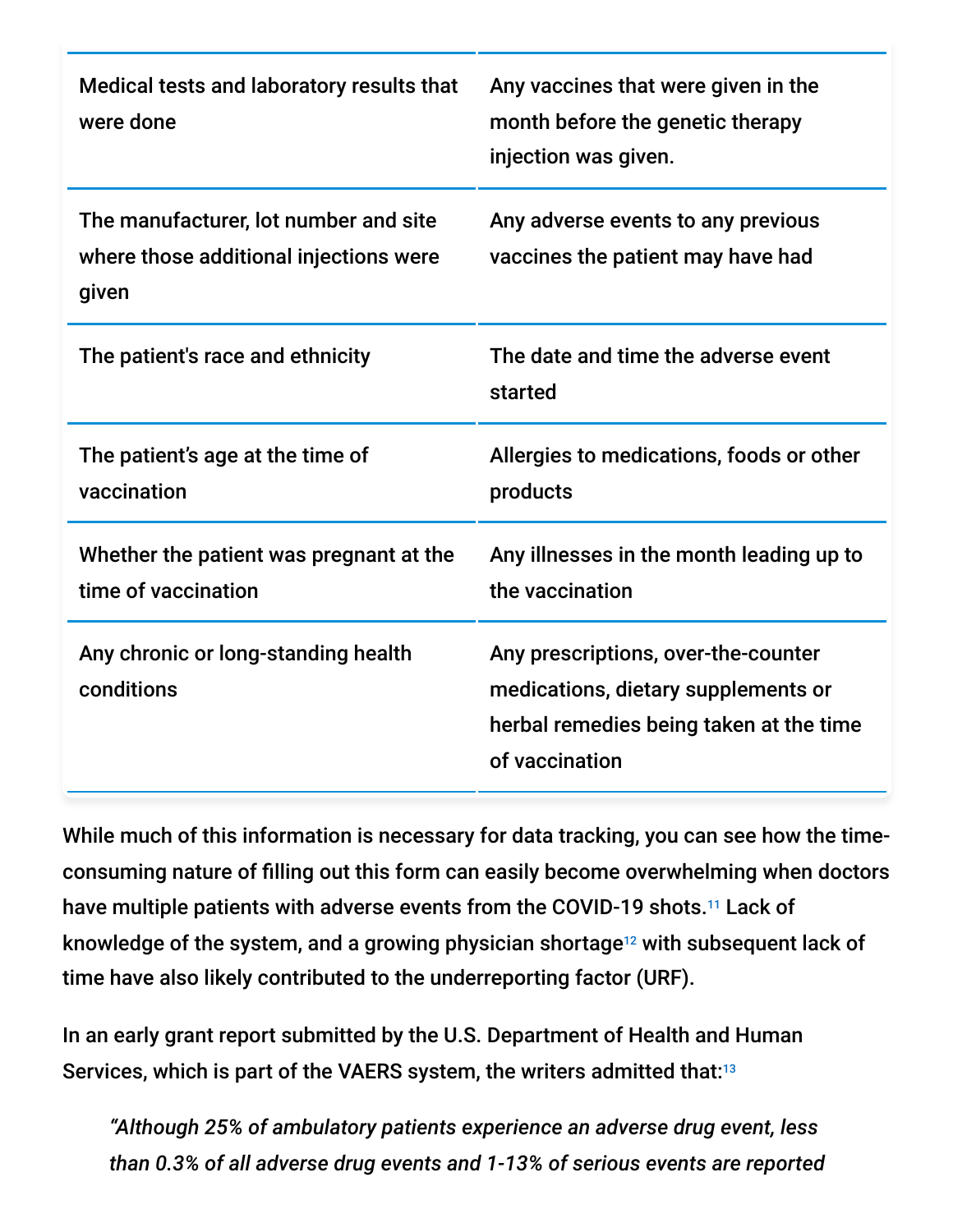*to the Food and Drug Administration (FDA). Likewise, fewer than 1% of vaccine adverse events are reported."*

As of December 3, 2021, there were 946,461 adverse events and 19,886 deaths reported to the system. $^{14}$  If only 1% of the events are reported, this translates to 94.64 million adverse events and 1.98 million deaths. To ascertain a better estimate of how many people have been injured from the current genetic injection, the issue of the URF was again addressed in a paper published in November 2021. 15

The process for defining a new URF was published in a 62-page paper.<sup>16</sup> Using an engineering analysis of the available data and judgment based on peer reviewed literature and expertise of the scientists, an underreporting factor of 41 was determined.

# Agency Data Show 173% More Children Died From Shot Than Virus

In this short video, you'll hear just several of the stories of parents who are grieving the loss of their children after giving them a vaccine they were promised would protect them. Many, thinking they were doing the right thing, took an experimental shot and have left devastated parents and families behind.

While evaluating the data, one of the writers of the paper, Steve Kirsch, recognized the gravity of the situation as it relates to the number of children who have died after taking the vaccine versus the number who have died from the illness. CDC data ending December 8, 2021, $^{17}$  shows 757 children younger than 18 were listed as casualties of COVID-19.

He points out that many of these deaths, like those in adults, are likely children who died with COVID and not from COVID.<sup>18</sup> However, to maintain simplicity, he used those numbers for comparison. Then, using data from VAERS ending December 3, 2021, he found 32 deaths from the vaccine.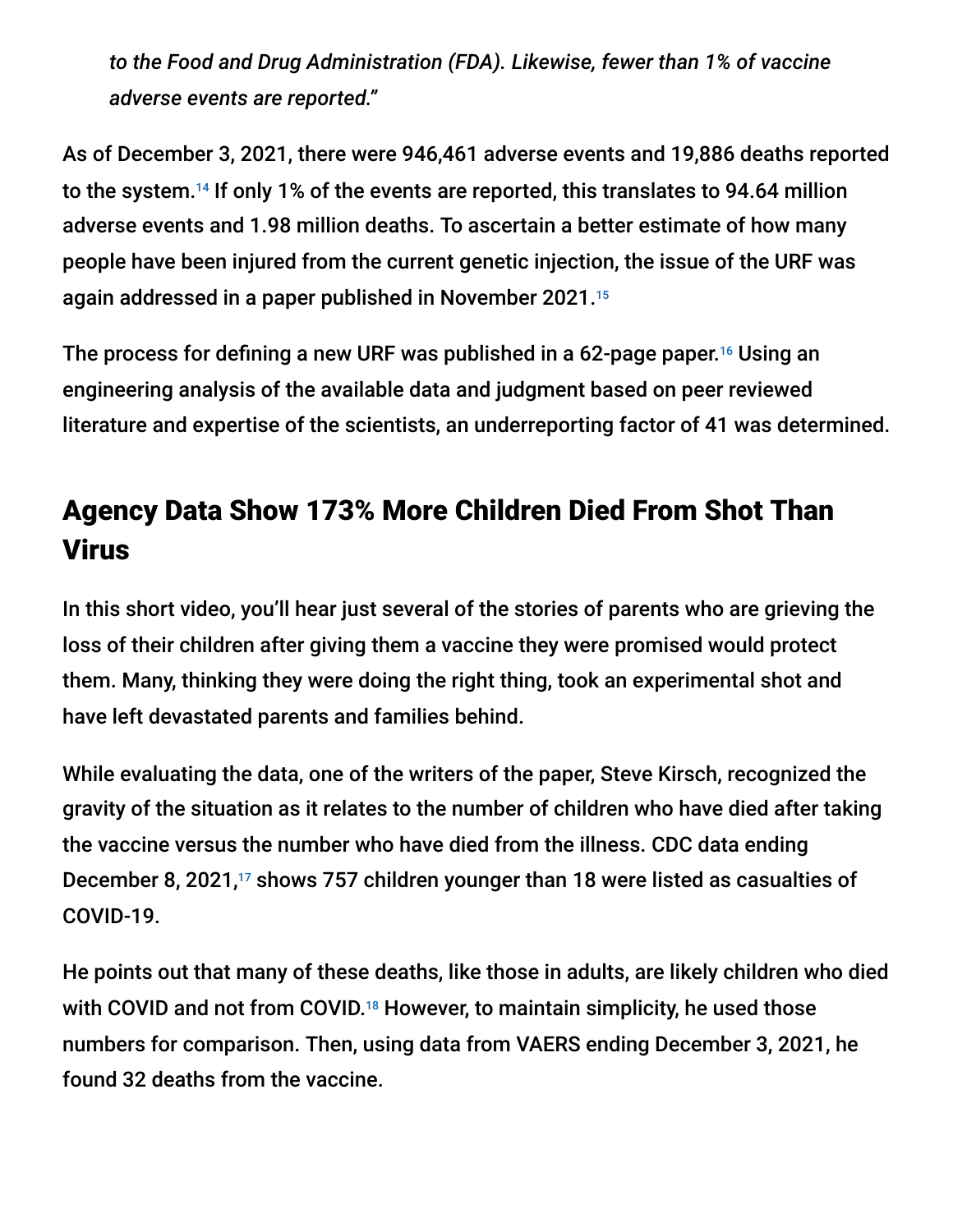Using the URF of 41, this suggests there have been 1,312 deaths that are likely to have been caused by the injection as compared to the 757 deaths the CDC records as having been caused by the illness. If you do the math, this means the shot has killed roughly 173% more children than the illness.

Using the same URF of 41 and the current data ending December 3, 2021, from OpenVAERS we can estimate there should have been 38,804,901 reports and 815,326 deaths. This is vitally important as the total number of deaths recorded for COVID-19 as of December 15, 2021. is 795,839.<sup>19</sup> This means the shot has currently killed more children and adults than the virus.

| <b>Adverse Event</b>            | <b>VAERS20</b> | <b>Using URF</b> |
|---------------------------------|----------------|------------------|
| <b>Deaths</b>                   | 19,886         | 815,326          |
| Anaphylaxis                     | 8,432          | 345,712          |
| <b>Miscarriage</b>              | 3,230          | 132,430          |
| <b>Permanently disabled</b>     | 32,644         | 1,338,404        |
| Severe allergic reaction        | 35,009         | 1,435,369        |
| <b>Hospitalizations</b>         | 102,857        | 4,217,134        |
| <b>Bell's Palsy</b>             | 11,896         | 487,736          |
| <b>Myocarditis/Pericarditis</b> | 16,918         | 693,638          |

### Pilot Deaths, Injuries and Shot Mandates Affect Shortage

Pilot deaths and injuries affect commercial flights, logistical distribution of goods and military readiness. In mid-2020, thousands of pilots were laid off or decided to retire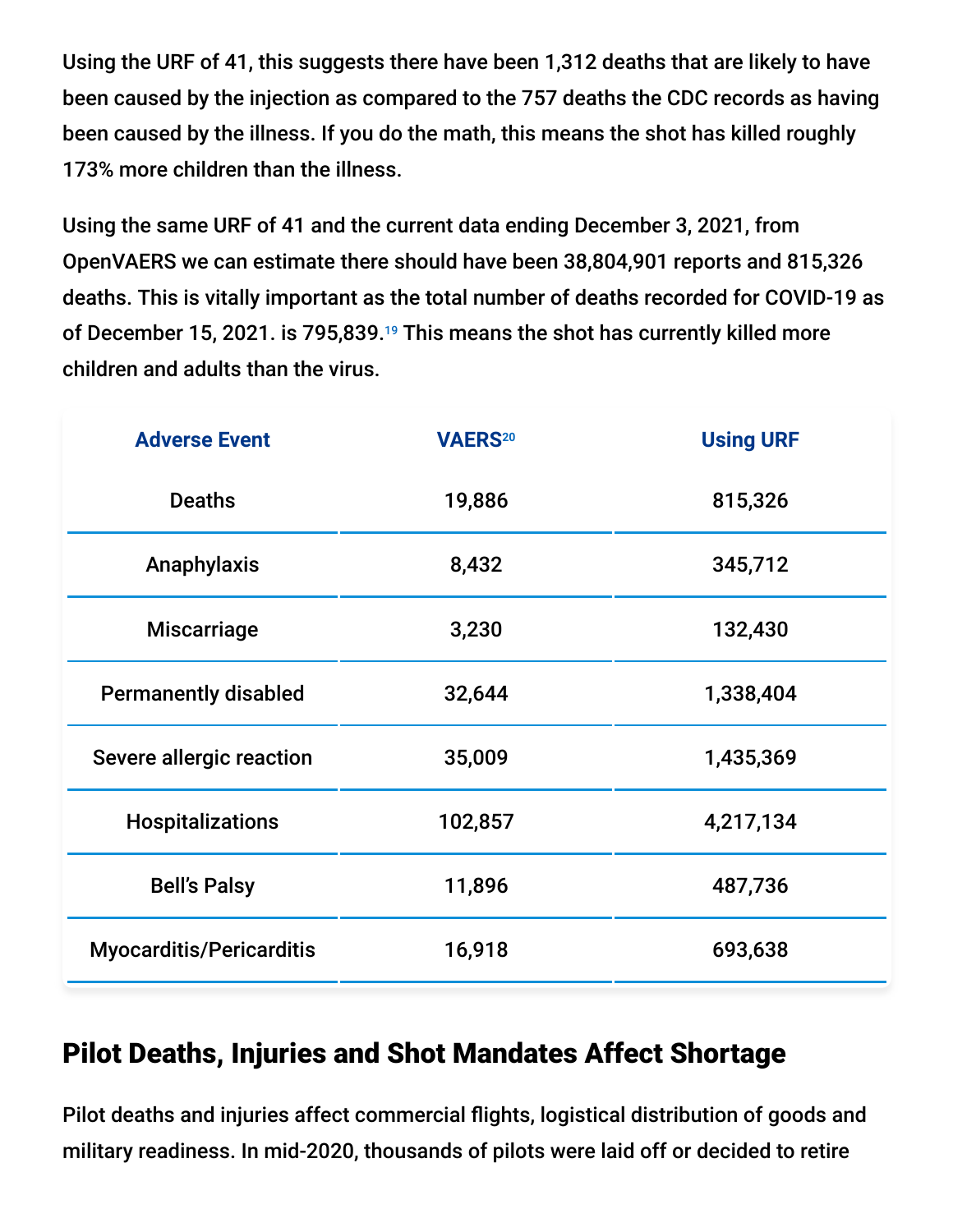when flights were canceled around the country and around the world during lockdowns. Government mandates for the genetic therapy shot have also curbed the hiring of potential aviators. 21

It takes up to two years to train a pilot, and Boeing estimates there will be a need for more than 600,000 new pilots over the next two decades. After the release of the shot in 2021, some noted an excessive number of pilot deaths in 2021, versus the number who died in 2019 and 2020. 22

As the data on this situation continue to be released, it's important to note that one Army flight surgeon has also stepped forward to warn that the COVID jab may increase the risk of sudden cardiac death among military pilots. 23

Physician Lt. Col. Theresa Long filed an affidavit alleging the Army isn't following DOD protocols to screen for side effects of myocarditis associated with the Pfizer and Moderna shots. The affidavit is part of a federal lawsuit against the vaccine mandate for the U.S. military. In the affidavit Long claims: 24

*"... there is no functional myocardial screening currently being conducted … it is my professional opinion that substantial foreseen risks currently exist, which require proper screening of all flight crews. Based on the DOD's own protocols and studies, the only two valuable methodologies to adequately assess this risk are through MRI imaging or cardio biopsy which must be carried-out."*

In October 2021, The Defender,<sup>25</sup> the publication of the Children's Health Defense, asked a question that many may have overlooked. Are these vaccine mandates that appear to be reducing critical services and personnel, such as pilots, health care providers and first responders, an intentional sabotage designed to weaken America and expand control?

The loss of critical pilots is not only the result of death, but also life-altering disabilities after the shot. The Defender<sup>26</sup> covered Sen. Ron Johnson's, R-Wis., expert panel on COVID vaccine injuries, during which a 33-year-old commercial airline pilot from Cleveland, Mississippi, testified about his injuries.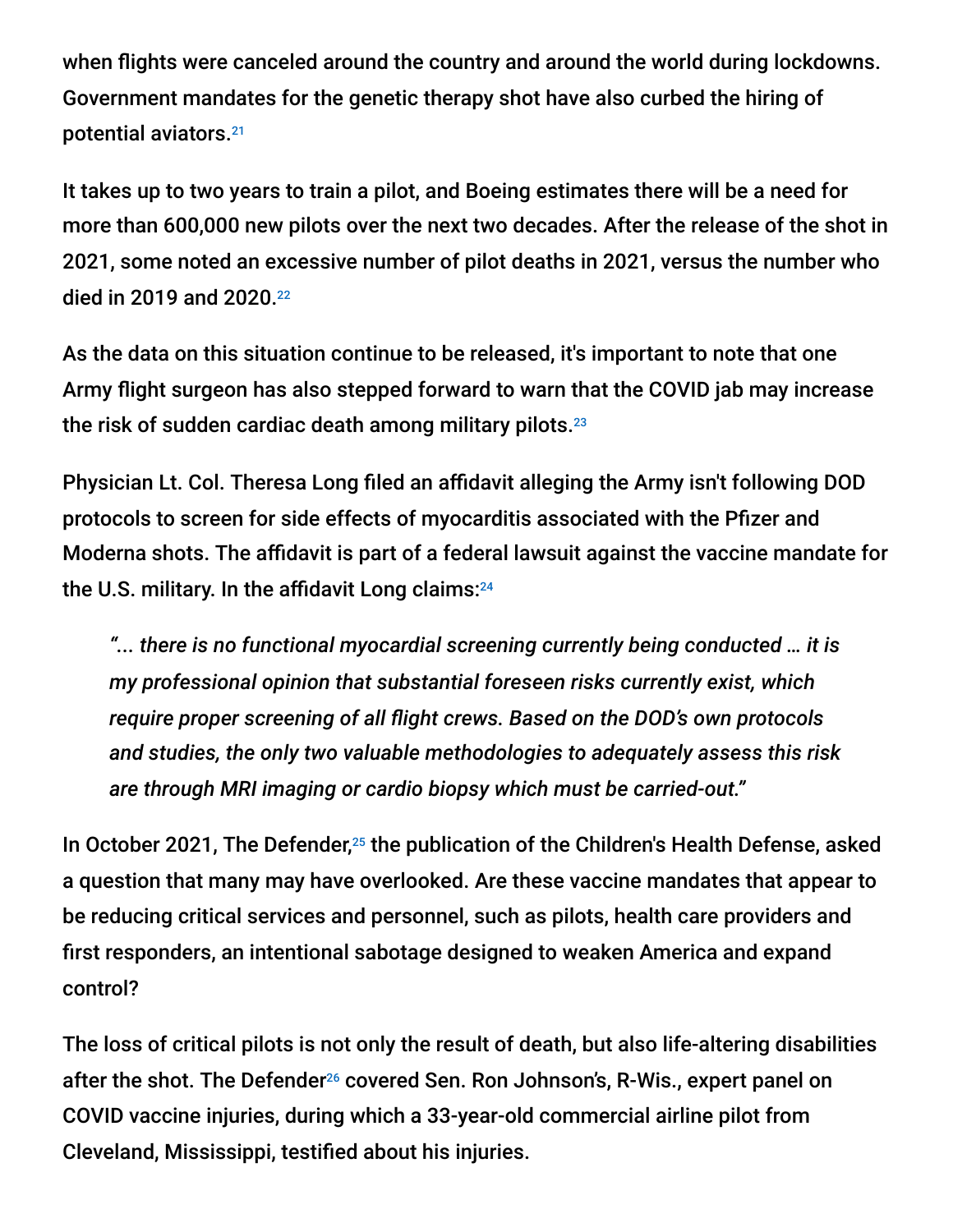Cody Flint had been healthy with no underlying medical conditions before receiving Pfizer's genetic therapy injection. His first dose was February 1, 2021. Within 30 minutes he developed a severe headache that evolved into a burning sensation in his neck. Two days later he realized something wasn't right, but only after having taken his airplane into the air. He described what happened next: 27

*"I was starting to develop tunnel vision and my headache was getting worse. Approximately two hours into my flying I pulled my airplane up to turn around and felt an extreme burst of pressure in my ears. Instantly I was nearly blacked out, dizzy, disoriented, nauseous and shaking uncontrollably. By the grace of God, I was able to land my plane without incident, though I do not remember doing this."*

The doctors initially told him he had an attack of vertigo and a severe panic attack. However, without a history of either, and a continuing decline of his medical condition, the doctors then told him that "only an adverse reaction to the Pfizer vaccination or major head trauma could have caused this much spontaneous damage."

After one year and numerous spinal taps and two surgeries, Flint shared that the vaccine stole his career and his future. He spent all his savings to pay his medical bills and his family "is on the verge of losing everything we have."

### Statistical Tricks Behind Fear Mongering

It is important to note here that the claims made by Pfizer that the vaccine is 95% effective is not an effectiveness rating you may imagine. You might think that 95% effective means that the shot protects 95 out of 100 people.

But that is something called a relative risk reduction, which actually is the difference in event rates for both groups being studied.<sup>28</sup> In other words, it's the reflection of the number of vaccinated people who got COVID during the trials compared to the number who were not vaccinated. If you look at the absolute risk reduction, which is far more relevant for public health measures, you'll see that number is actually less than 1%. 29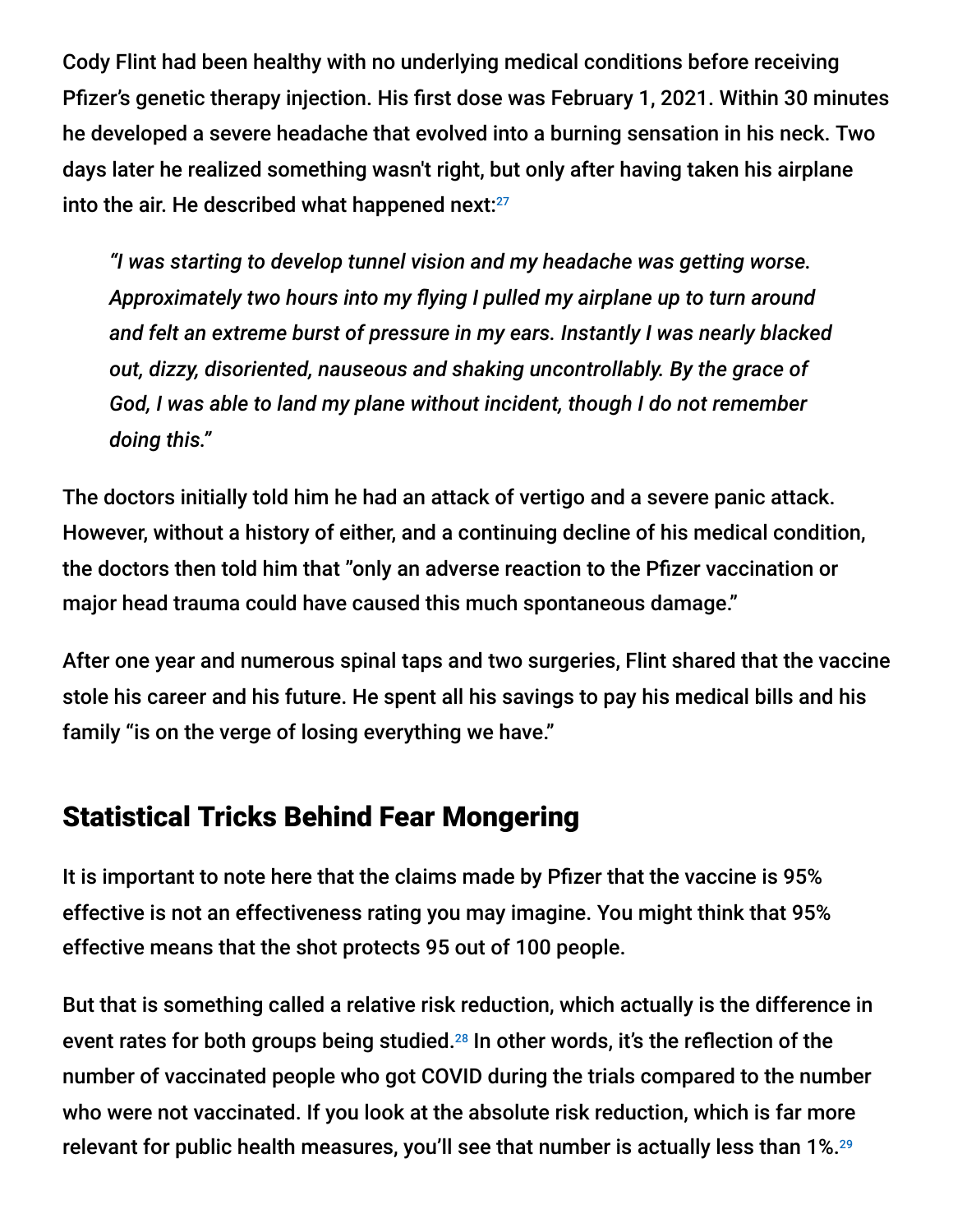This means that out of 100 people who got the injection, it is effective for less than one person. While this makes the vaccine of dubious benefit, it also speaks to the propaganda and fear-mongering vaccine makers and vaccines stakeholders have used to promote the dangerous shot  $-$  especially when the National Institutes of Health says absolute risk reduction "is the most useful way of presenting research results." 30

## Experts Are Using Herd Immunity Reasoning to Convince Parents

Since children have little reason to get the COVID shot, health officials are spinning the idea that they should be vaccinated for the sake of herd immunity. They want you to believe that not only should you look at the people around you as vectors of disease, but also that children could be asymptomatic carriers and supposedly silently spreading a deadly disease to Grandma's house.

What they aren't telling you, and the media is not covering, are the studies that show children are not driving the pandemic, and in fact appear less likely to transmit COVID-19 than adults.<sup>31</sup> The Children's Health Defense noted:<sup>32</sup>

*"In short, public health leaders say, parents must 'vaccinate the young to protect the old.' Given the federal government's estimate that one vaccine injury results from every 39 vaccines administered, it seems clear that officials expect children to shoulder 100% of the risks of COVID vaccination in exchange for zero benefit."*

Herd immunity occurs when enough people have acquired immunity to an infectious disease so that it no longer is widely spread in the community. This is calculated using a reproductive number or R0. $^{33}$  This is the estimated number of new infections that may occur from one infected person. R1 means that one person who is infected is expected to infect one other person.

When R0 is below 1 it indicates that cases are declining and R0 above 1 suggests that they are on the rise. While it's far from an exact science, a person's susceptibility to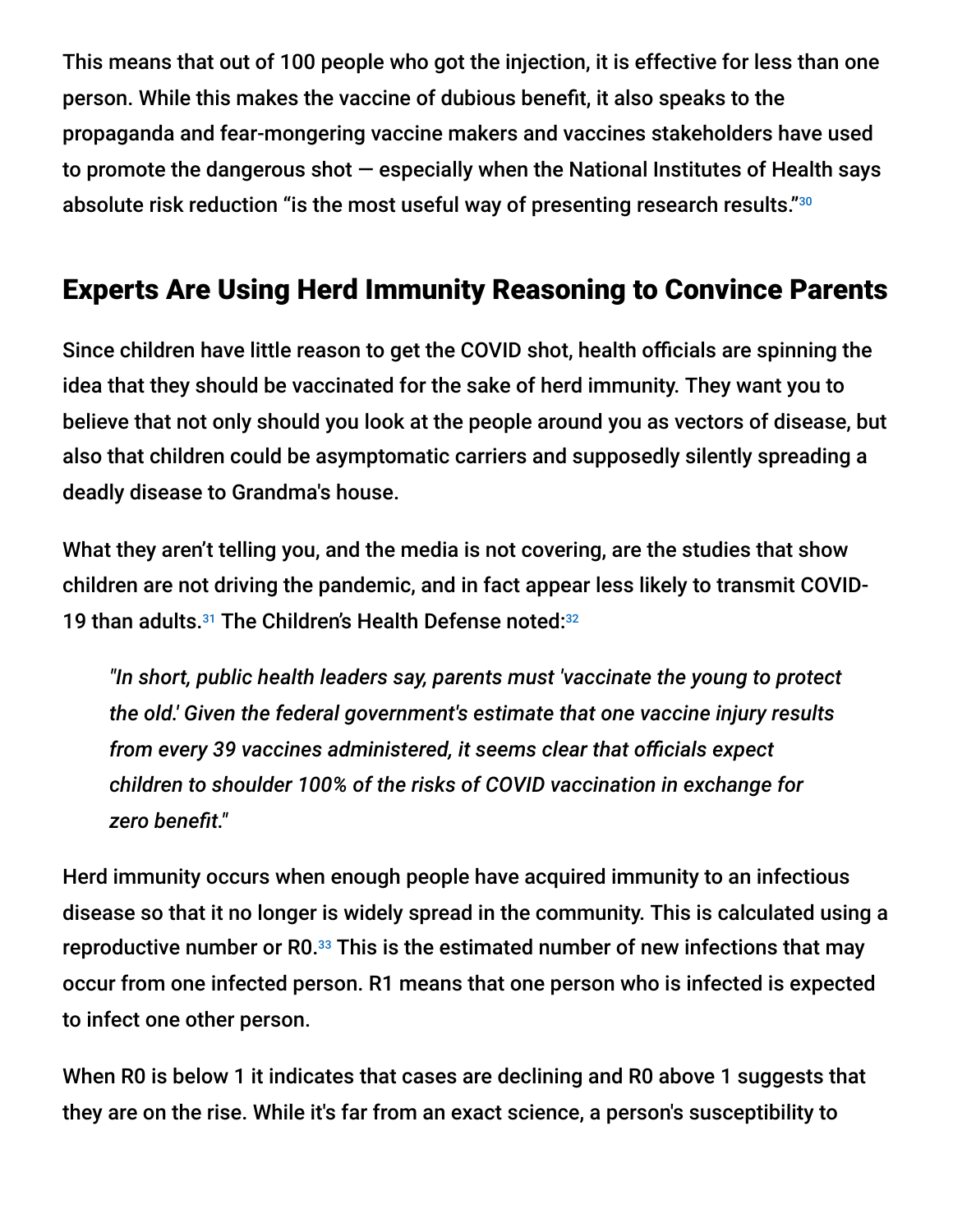infection is known to vary depending on factors including age, health and contacts within the community.

The initial calculation for COVID-19 health intervention tracking was based on assumptions that each person had the same susceptibility and would mix randomly with others in the community. However, a study published in Nature Reviews Immunology 34 suggested the herd immunity threshold for COVID-19 may need adjustment since children are less susceptible to the disease. The scientists wrote: 35

*"Another factor that may feed into a lower herd immunity threshold for COVID-19 is the role of children in viral transmission. Preliminary reports find that children, particularly those younger than 10 years, may be less susceptible and contagious than adults, in which case they may be partially omitted from the computation of herd immunity."*

In other words, the idea that we must vaccinate children to protect adults is not backed by evidence in this illness. After decades of studying vaccine research and holding responsible positions in health care, you would hope that individuals like Dr. Anthony Fauci,<sup>36</sup> director of the National Institute of Allergy and Infectious Diseases and Dr. Rochelle Walensky,<sup>37</sup> director of the Centers for Disease Control and Prevention, should understand the science.

If an assumption is made that these individuals do understand the science that doesn't support vaccinating children, and they have at least glanced at the VAERS data collected by the CDC and FDA, then you must ask the question  $-$  what is the underlying goal of vaccinating children with a potentially lethal and disabling shot when they have an exceedingly low risk of severe COVID-19 or dying from the illness?

#### **Sources and References**

- <sup>1, 31</sup> [Pediatrics, 2020;146\(2\)](https://publications.aap.org/pediatrics/article/146/2/e2020004879/36879/COVID-19-Transmission-and-Children-The-Child-Is)
- <sup>2</sup> [Vaccine Adverse Event Reporting System, COVID-19](https://openvaers.com/covid-data)
- <sup>3</sup> [News Channel 5, Nashville, May 18, 2021](https://www.newschannel5.com/rebound/some-children-can-get-vaccinated-for-covid-19-without-parental-consent)
- <sup>4</sup> [Washington Post oh, July 18, 2021, para 2](https://www.washingtonpost.com/local/dc-vaccination-lawsuit-parental-permission/2021/07/16/d7710422-e649-11eb-b722-89ea0dde7771_story.html)
- <sup>5</sup> [The Guardian, September 15, 2021](https://www.theguardian.com/education/2021/sep/15/covid-teams-can-vaccinate-pupils-against-parents-wishes-schools-told)